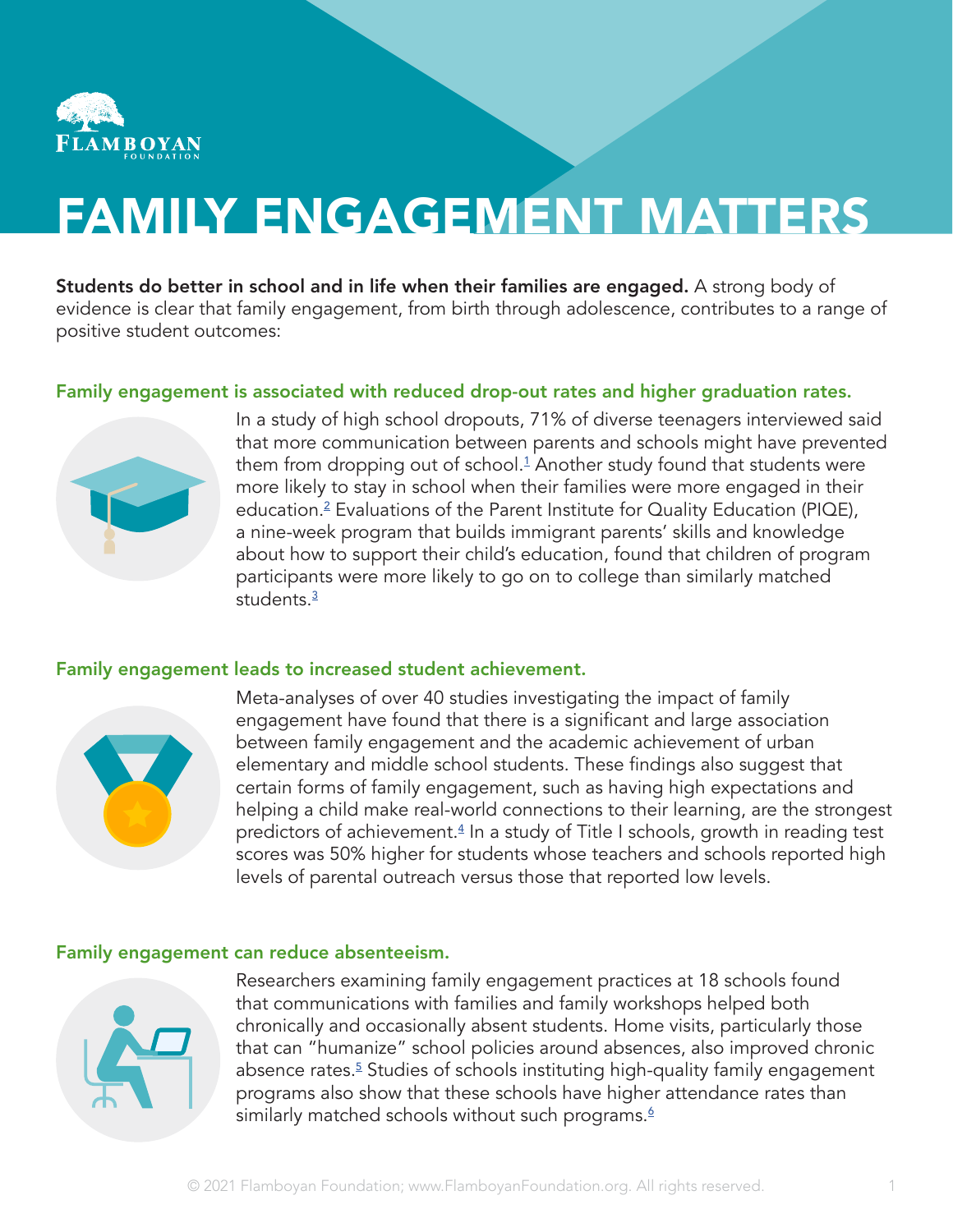## Family engagement encourages students to have better attitudes towards learning.



Research on the federal Head Start program shows that children with parents who were more involved at home or at school were more motivated and had higher attention and persistence. $^{\mathsf{Z}}$  A randomized study of low-income, African American parents also demonstrated that children of parents receiving home-based family engagement programs displayed significantly more positive academic self-concept than students whose parents did not receive this additional support at home. $8$ 

#### Family engagement leads to better social skills and less conduct problems.



A review of 13 empirically tested family-strengthening programs found that robust family engagement interventions can lead to improved socio-emotional competence in children.<sup>2</sup> For example, evaluations from over ten randomized trials demonstrate that youth whose parents participated in the Families and Schools (FAST) program were less likely to be referred to special education services, had less anxiety, were less aggressive, had more social skills, and had more self confidence than non-participating students. $10$ 

Schools benefit from family engagement. Emerging evidence suggests that family engagement can have important benefits for the inner-functioning of schools:

#### Family engagement is associated with higher expectations.



Teachers' expectations for students are affected by their beliefs about and interactions with families. A study of at risk first-graders found that teachers' self-reported relationship quality with parents impacts their perceptions of student ability, and that teachers report their relationship to be better with white (and, to a lesser extent, Hispanic) parents than they do with African American parents.<sup>[11](#page-2-0)</sup> A study of Latino middle and high-schoolers found that parent-reported family engagement efforts were also associated with teacher perceptions of student aptitude.<sup>[12](#page-2-0)</sup>

#### Family engagement can lead to better student-teacher relationships.



A national longitudinal study found that school-based family involvement from kindergarten through fifth grade was associated with improved student-teacher relationships among low-income families and their children. When parents increased their involvement their child's relationships with their teacher improved and when they decreased their involvement this relationship decreased in quality.<sup>[13](#page-2-0)</sup>